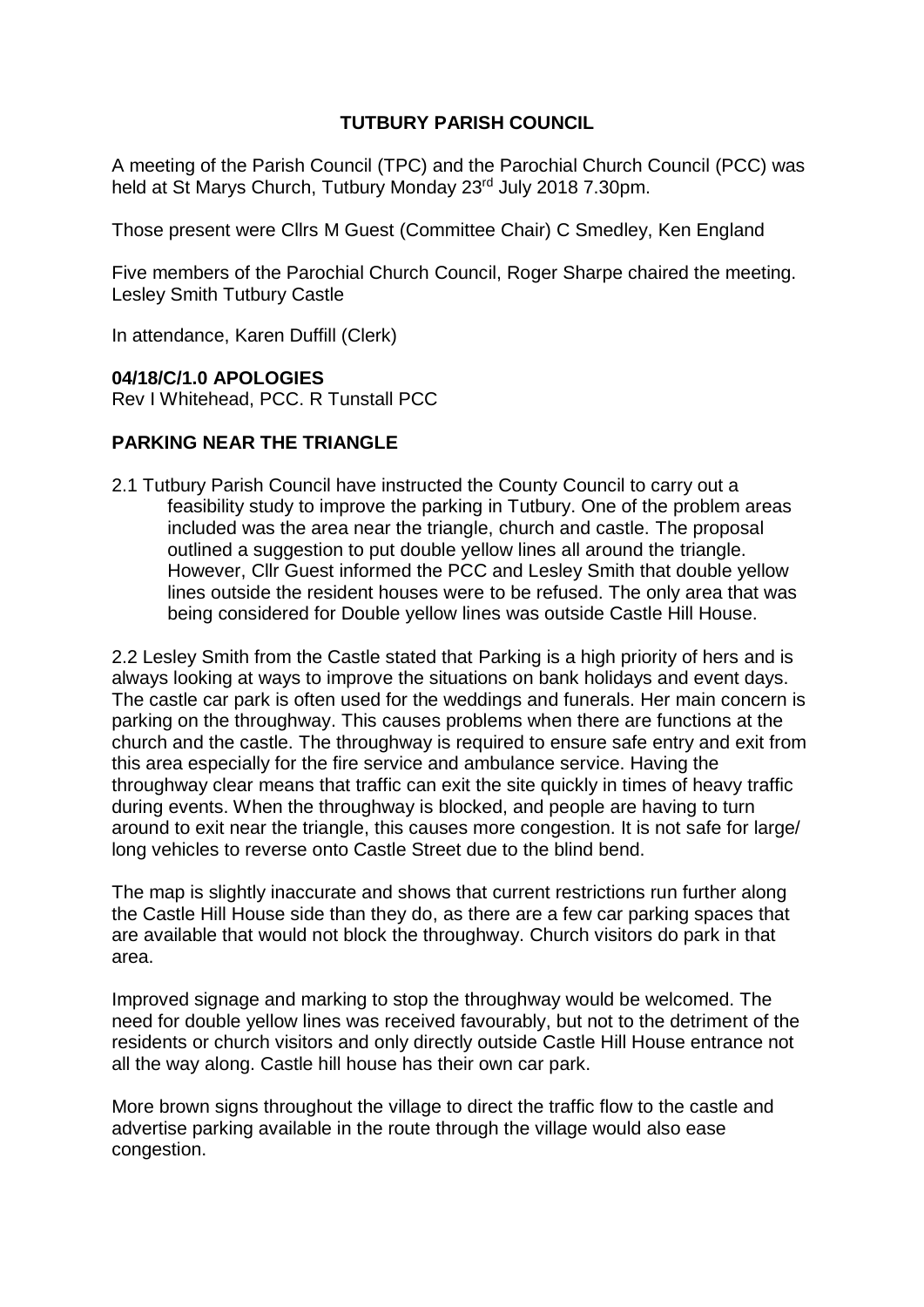2.2 Lesly Smith requested for the parish council to consider moving back the edge of the triangle by two feet. This would take it back to the lamp post. However, kerb stones would have to be moved. The reason why this would benefit the traffic flow, it would stop parking on the pavement blocking the path for pushchairs and pedestrians walking to the church and the castle. This would allow cars to pass more easily when exiting and entering these areas.

2.3 The corner of the triangle also causes problem for people and buses turning into the road to enter the castle. Cllrs were concerned how this would alter the visual aesthetics of the triangle.

2.4 Hedges in this area are overgrown and if cut back would allow more space for parking and less of a hazard for scratching cars. One hedge is the responsibility of the parish council and one is the owners of the vicarage. The clerk will contact the contractor.

# **07/18/C/3.0 Tree removal near the church boundary**

3.1 A tree that is overhanging the church wall close to the boundary is posing a risk to the wall. J Collinson has requested documents from the Duchy regarding the boundary information. However, she received the details of the church hall boundary rather than the vicarage so will speak to the them again to get some more information.

# **07/18/C/4.0 Shed in the closed Churchyard is to be emptied and moved.**

4.1 Due to a change in ownership of the land where the shed is positioned permission to site the shed there is no longer available. The shed contains a wooden bier that would have been used to move coffins, this will not be able to be stored in the shed and an alternative us/ storage will need to be found.

### **07/18/C/5.0 Repair to church drain grid.**

5.1 A contractor has been appointed to repair the church grid and the parish council will notify the PCC when the work is due to take place.

# **07/18/C/6.0 100 years commemoration of WW1.**

6.1 A meeting will take place July  $28<sup>th</sup>$ . A template has been made for a wooden Tommy figure to be made once varnished. 8-10 of these will be placed around the village. The clerk advised of an email sent to Shirley regarding grants and the opportunity to purchase the seated silhouette Tommys to be placed on Church pews. Roger Sharpe has organised a church concert on Nov 3rd at 2pm. The Local Vocals will be holding a sing for a soldier concert to raise money for the Tommy figures.

6.2 The clerk suggested that Tutbury could adopt the same initiative as Hilton to hang many of the lamp post poppies throughout the village although not on the lamp